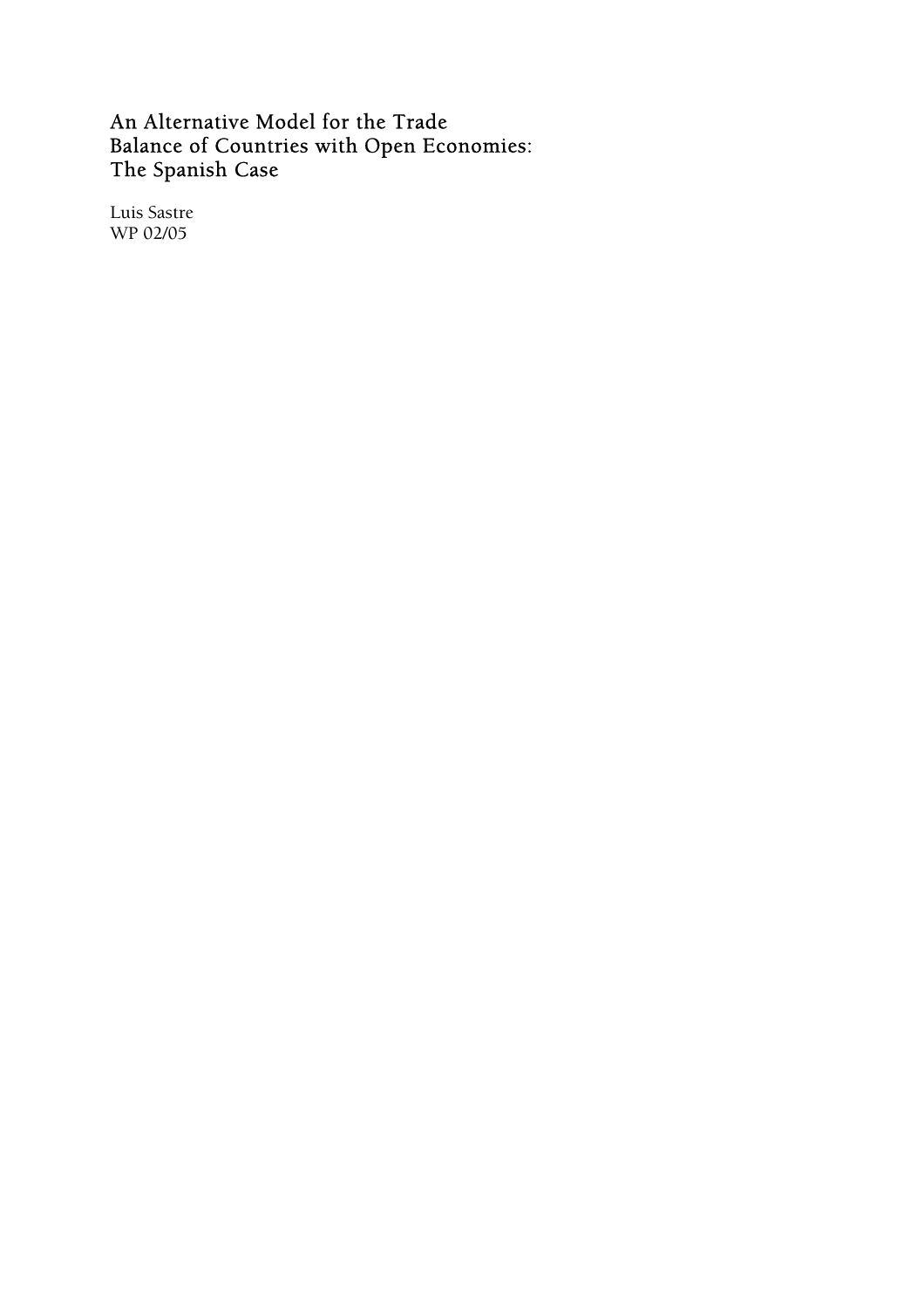## Abstract

The aim of this work is to presents an alternative to the traditional models used to explain the behaviour of the trade balance in Spain. This model could be useful for others medium sized and fairly open countries. The specification highlights both, first the simultaneous and direct interdependence of exports and imports flows, and second the countercyclical impact of the domestic demand on exports and the impact of investment on imports and some of its theoretical implications. Non linear simultaneous estimation, cointegration techniques, and a battery of specification tests are the econometric tools applied in the paper.

## Key words

Balance of trade, simultaneous equations, export and import equations, cointegration.

### Resumen

El principal objetivo de este trabajo es ofrecer una alternativa a los modelos tradicionales utilizados para explicar el comportamiento de la balanza comercial en España, aunque el modelo presentado puede ser también útil para otras economías de tamaño medio y abiertas al exterior. La especificación utilizada destaca, en primer lugar, la interdependencia simultánea y directa de los flujos de exportación e importación, y en segundo lugar, el impacto contracíclico de la demanda interna sobre las exportaciones, y el impacto de la inversión sobre las importaciones, así como algunas de sus implicaciones teóricas. Las técnicas econométricas empleadas son ecuaciones simultáneas no lineales, cointegración y un conjunto de test de especificación.

### Palabras clave

Balanza comercial, ecuaciones de exportación e importación, ecuaciones simultáneas, cointegración.

Acknowledgements:

The author acknowledges, without implicating, the comments and suggestions those of Ruben Osuna.

Luis Sastre Department of Economic Analysis (UNED) Senda del Rey s /n 28040 Madrid Despacho 2.29 lsastre@cee.uned.es

El ICEI no comparte necesariamente las opiniones expresadas en este trabajo, que son de exclusiva responsabilidad de su autor.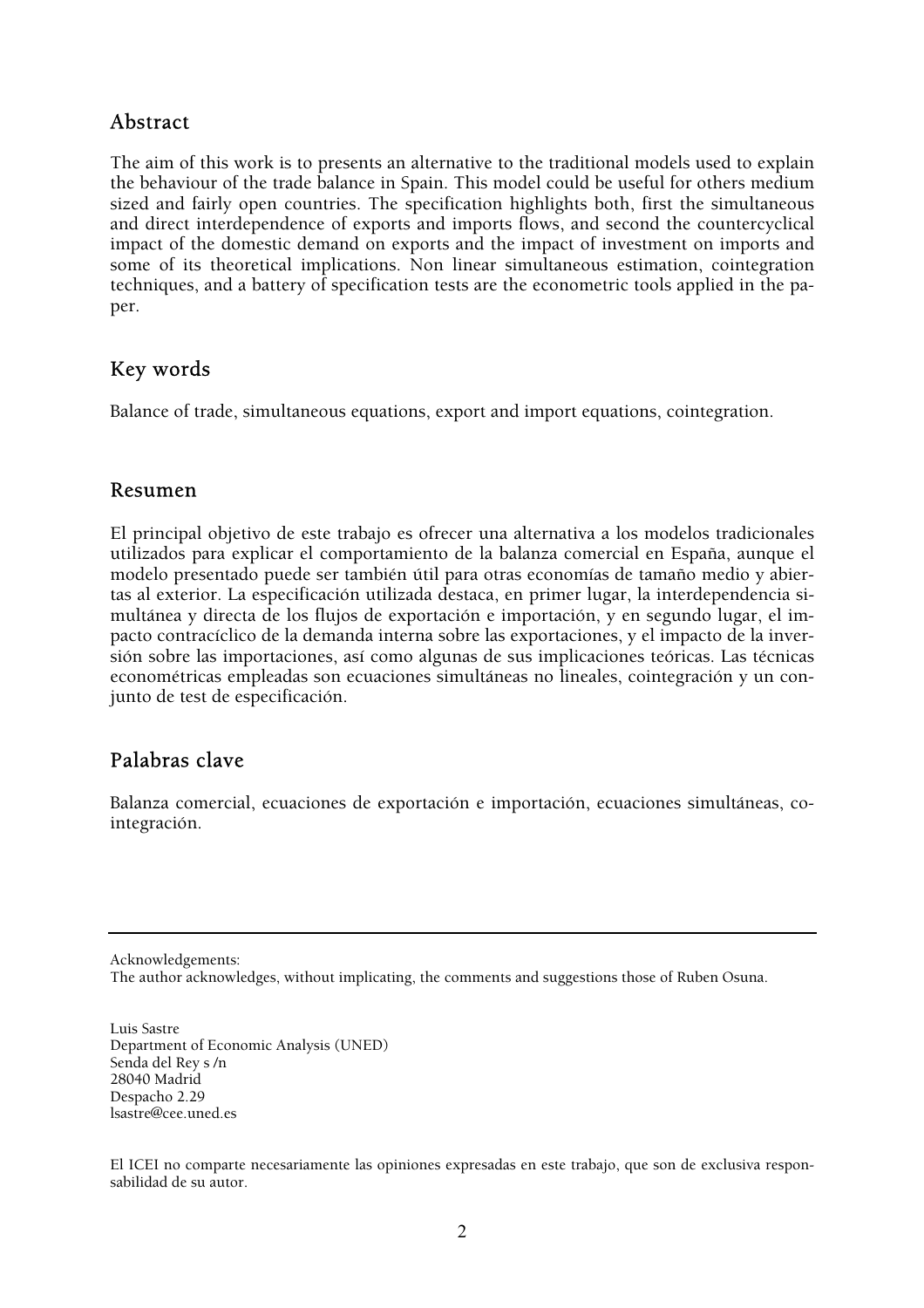# Índice

| 1. |                                                                                                                               |    |
|----|-------------------------------------------------------------------------------------------------------------------------------|----|
| 2. |                                                                                                                               |    |
| 3. | A theoretical approach to the function of exports and imports<br>Open economies, high correlation between exports and<br>3.1. | 9  |
|    |                                                                                                                               | 10 |
| 4. |                                                                                                                               | 11 |
| 5. | Post sample period forecast and contribution of each explanatory                                                              | 16 |
| 6. |                                                                                                                               | 17 |
|    |                                                                                                                               | 19 |
|    |                                                                                                                               |    |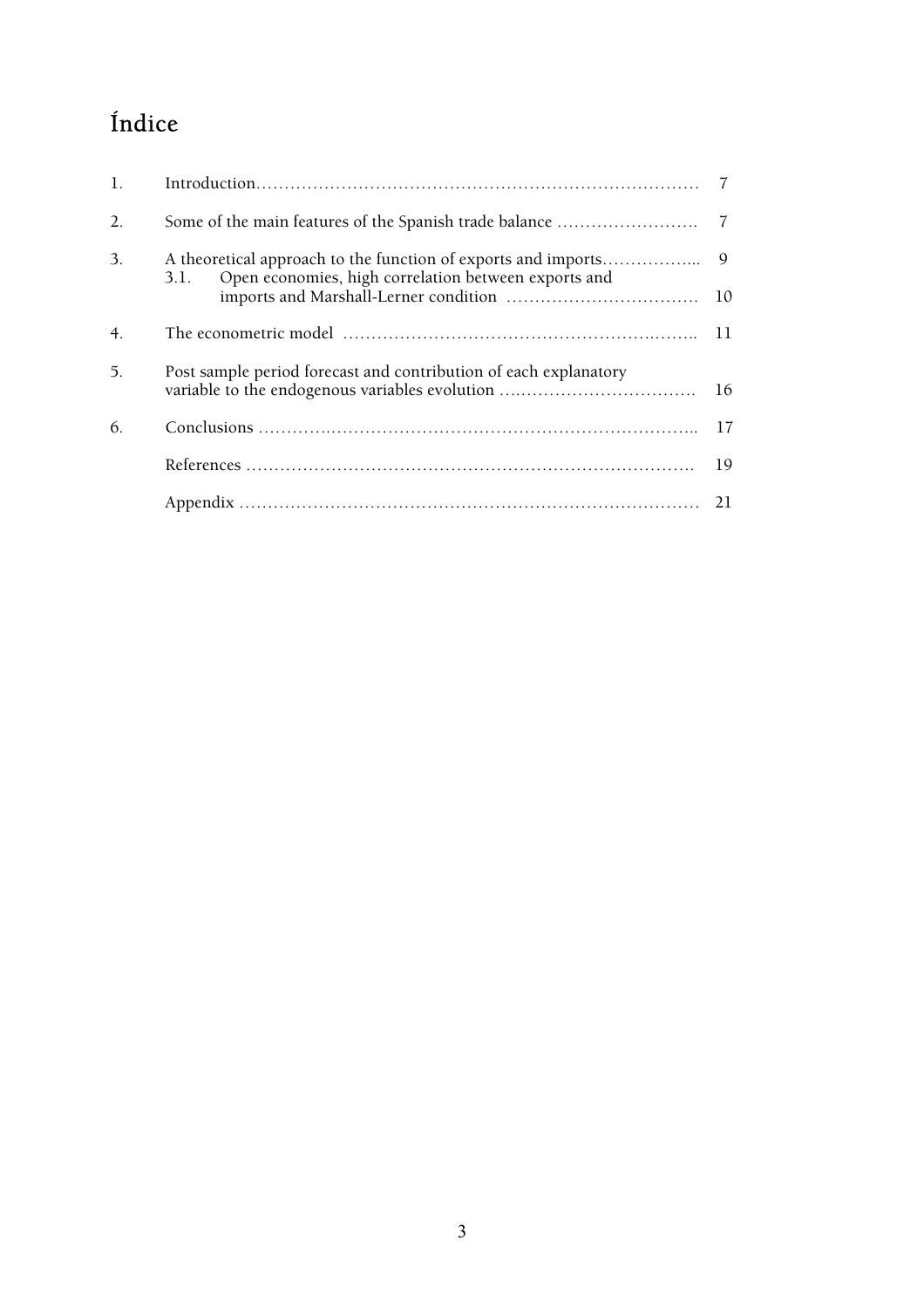## 1. Introduction

The primary purpose of this paper is to present and discuss econometric estimates of a two equation model, intend to explain Spanish imports and exports of goods and services (excluding tourism). This problem has been studied previously (e.g. Mauleón I. and Sastre L. 1994 and 1996). This model should be able to explain in a satisfactory way, not only the traditional determinants of this flows but also the main factors acting to explain the evolution of the trade balance evolution as a result of the transformation of the Spain in an highly open economy in the studied period.

A second purpose of the paper is to discuss specific features of the model, not found in other standard specifications of foreign trade equations that might be applicable in other cases. The discussion of some econometric and economic questions related or derived, from this model, is a third aspect of the paper.

The rest of this paper is organized as follows. In Section 2 are presented some of the main features of the evolution of the Spanish trade balance in the period 1965-2002. Section 3 presents a theoretical approach and Section 4 defines the econometric model. Section 5 presents a post-sample period forecast test and contribution of each explanatory variable

### **Fig. 1 Degree of openness**

to the endogenous variable evolution. Section 6 presents a brief summary and the conclusions. Finally, in the appendix the data which has been used are presented.

## 2. Some of the main features of the Spanish trade balance

The main characteristics of the trade balance evolution, during the period 1968-2002, as a result of the transformation of the Spain in an highly open economy, have been: first, the strong correlation between exports and imports flows, and second the countercyclical behaviour of the trade balance that has restrained the growing cycle of the Spanish economy.

Spain is a medium sized country in the European economy and is becoming increasingly open, according to a conventional measure of the degree of openness (exports plus imports over GDP). In the Fig. 1, we can compute a growing trend in the period 1965-2002, from about ten per cent in 1965 to about sixty four per cent in 2000.

In the Fig. 2, is shown the evolution of the import and export series expressed in logarithms and is possible to observe the clear correlation between the two series.

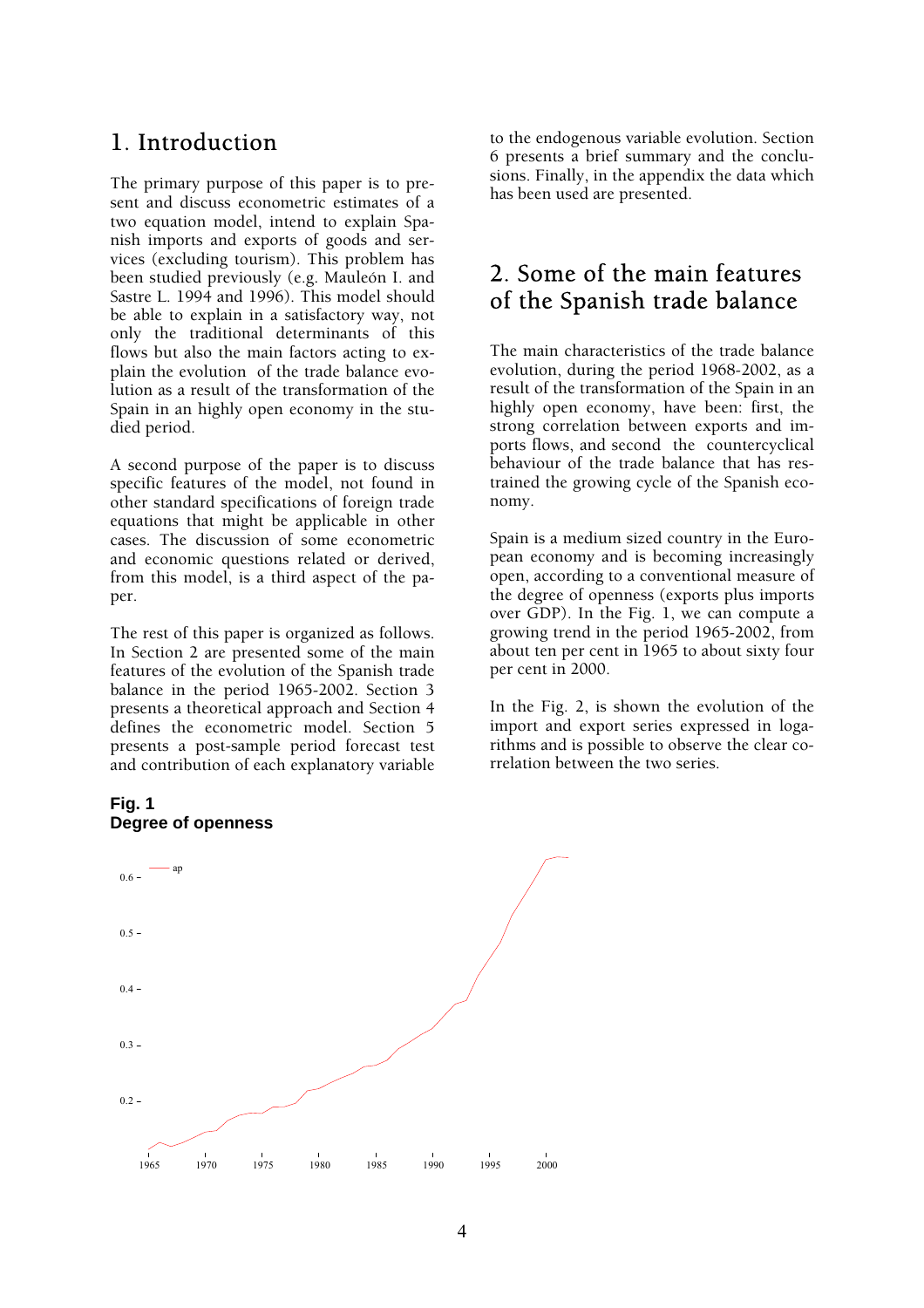### **Fig. 2 Exports versus imports 1**



As is well known by the experts of the Spanish foreign sector, the trade balance has a negative effect on the growing cycle of the Spanish economy. This impact is produced, and proved in the econometric analysis, not

only by the positive impact of the GDP growth on the imports but also through the negative effect of the domestic demand on exports.

### **Fig. 3 Domestic demand and exports (Logarithms growth rates)**

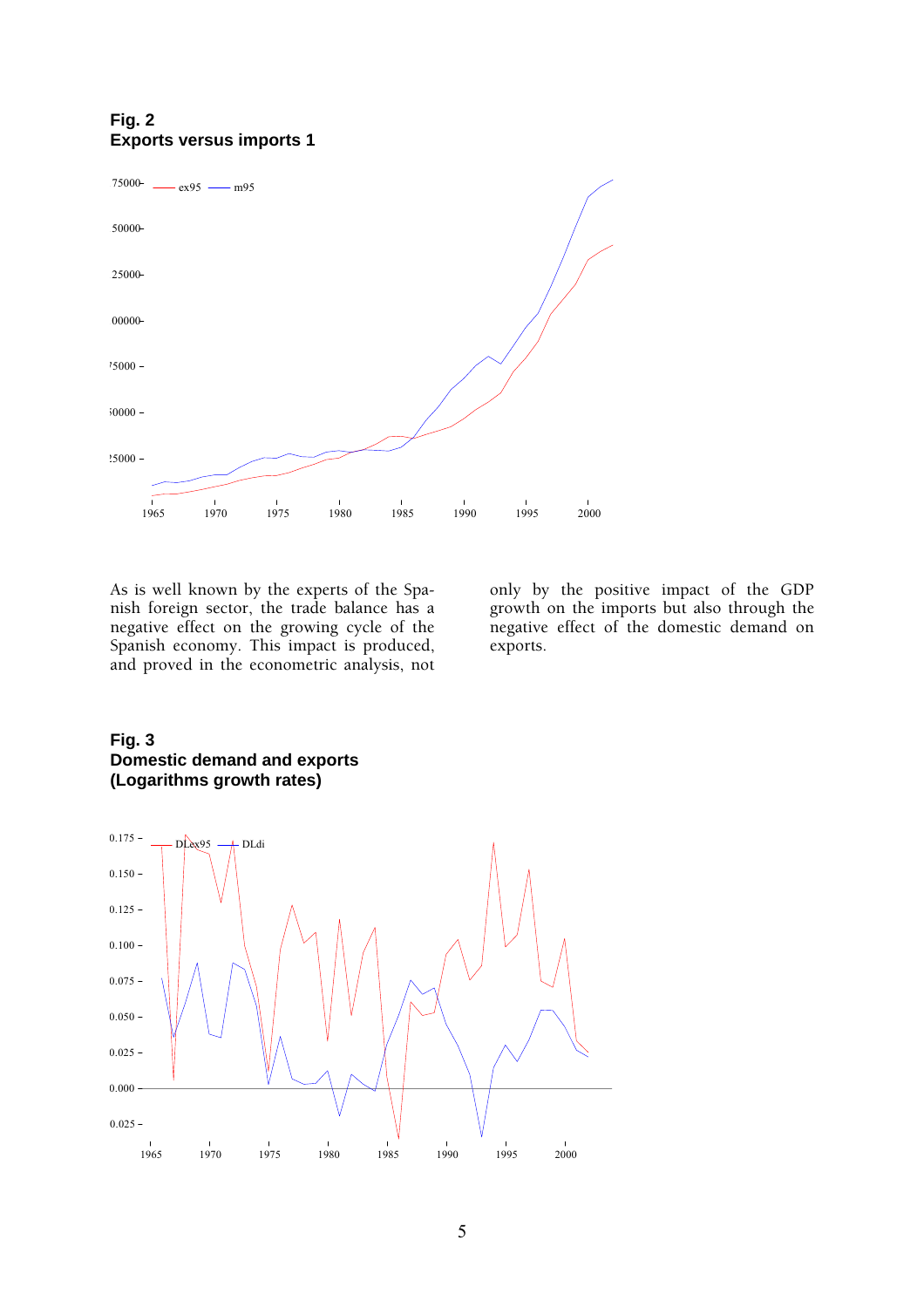In the Fig. 3 it is shown the evolution of the exports and the domestic demand expressed in logarithm variation rate. In this period, we can observed that from 1976, year of the change in the former political and economical system and the beginning of an important opening of the economic system, the evolution of the variation rate of exports shows an opposite behaviour to that of the domestic demand. This means that export firms are more actives when the domestic market is weaker.

## 3. A theoretical approach to the function of exports and imports

Most of the empirical studies of the trade balance in Spain are based on single equation model for exports and imports that not include the simultaneous and direct interdependence between its, as report Escribano (1996). There exist a large set of studies of this type, among this can be emphasized Fernandez y Sebastian (1991) and Buisan y Gordo (1994), this works following cointegration techniques and estimates traditional equations to the no-energetic exports and imports. Mauleón and Sastre (1994) applied cointegration analysis and outline a model as a simultaneous problem using the imports as determinant of the exports and vice versa. Alonso (1999) try to set the roll played by the trade balance as a restriction to the economic growth in Spain, the import and export equations using, in the short run, exports and imports respectively as determinants what, in part, would confirm the viewpoint of Mauleón and Sastre.

The traditional theoretical approach to obtain the demand for imports and exports is based on the assumption of small country, the national and rest of the world economies are price taker, which means that the elasticity of export supply by the national economy and the elasticity of import supply by the rest of the world are infinite. This assumption can be accepted to the imports but it is not reasonable to the exports to suppose that changes in the demand do not affect the price level. If the demand equation is estimated not taking into account the supply equation, the estimators obtained would be biased. To avoid this possibility would be necessary add in the specification of the equation some variable of supply (see Portugal 1993).

The basic features of the theoretical model are:

- The introduction of the domestic demand in the specification of the demand for exports, what allow to consider the negative impact of the internal production, approached by the demand side, on the exports flows.
- The introduction of the national investment as an explicative variable of the import flows<sup>1</sup>, meaning the existence of a capital import good mechanism in an environment of exchange between open economies with the subsequent shock of productivity<sup>2</sup>.
- The introduction of the exports as an explicative variable of the imports flows and the short and long run. The direct impact of exports on imports results from the fact that many industries import raw o intermediate products, and then export their final output (a typical example is the import of car parts, to build and export cars). This is what Krugman (1995) calls the " slicing up of the production process" and characterizes it as one of the main causes of the growing world trade, proposing for some countries with a high degree of openness, import equations such as,

$$
M=\phi(X,Z)
$$

Where M is the imports, X is the exports and Z the rest of the determinants. Also others works, points out the necessity of considering the composition of the domestic demand to explain the growth of imports, knowing that each of the domestic demand components have a different composition of imports (see Giovanetti (1989) or Thirwall and Gibson (1991)).

 1 To an theoretical justification see Obstfield and Rogoff (1995) and Mauleón and Sastre (1996).

 $2$  See Pack et al (1997).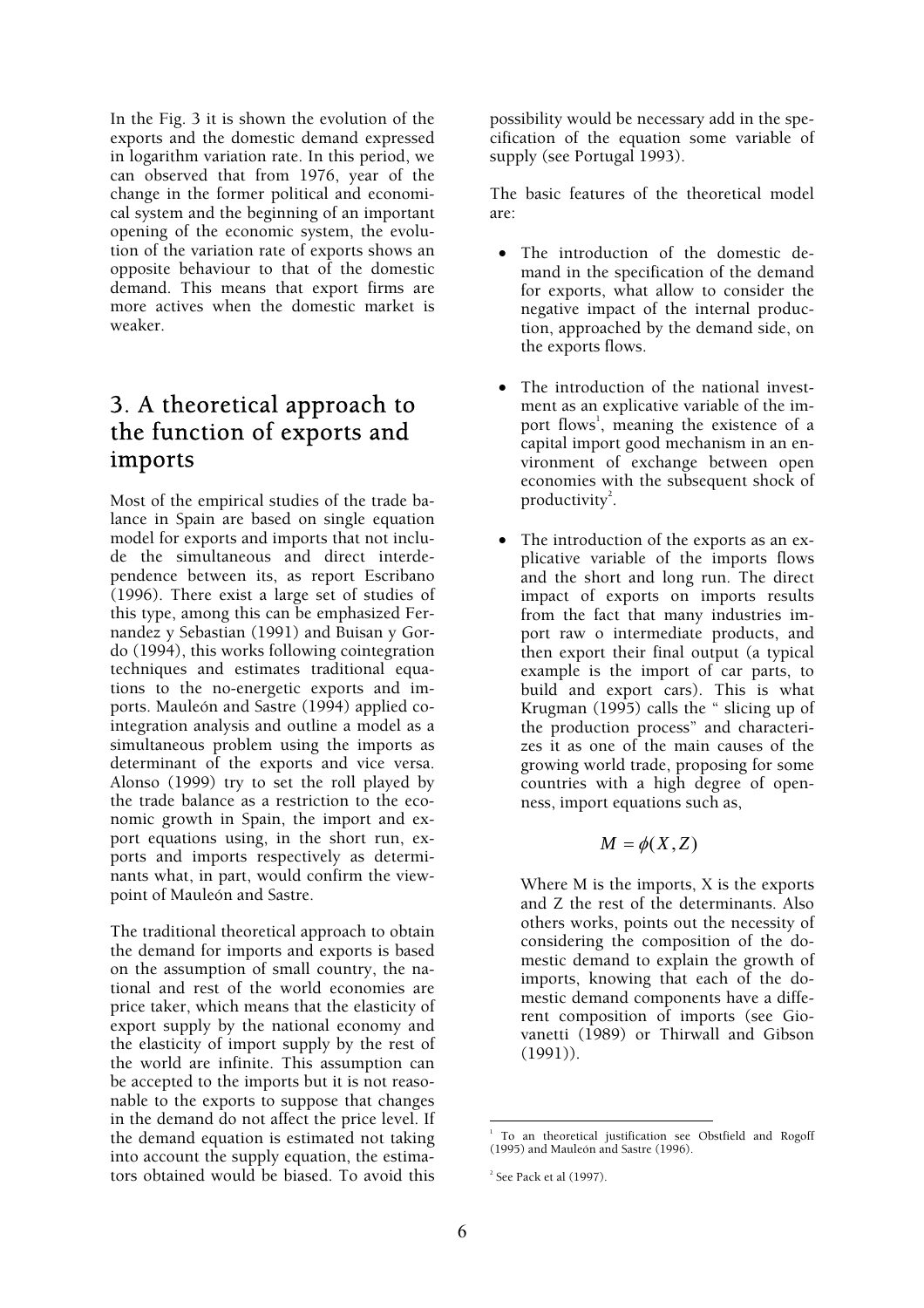• The introduction of the imports as explicative variables of the exports and the short and long run. Mauleón and Sastre (1996), reported that the argument to this decision, confirmed by the econometric estimates, rest also in the "slicing up of the production process". The multinational firms would react to unexpected changes of abroad demand for their products not increasing its output, what would increase its costs of production, but reallocating stocks, what would be reflected in the national account as export and import in the same period. Castillo and Picazo (1995) propose an indicator to measure the "coincided trade" defined as the situation in which a firm export and import simultaneously the same kind of good product and conclude that this kind of trade supposed in Spain, in 1988, the twelve per cent of the total foreign trade. Another aspect of the problem is the direction of casualty between exports and imports because theirs are in the equations as endogenous and exogenous variables in the short and long run. This problem only can be treated with the simultaneous estimation of the model.

The theoretical model proposed to be estimated simultaneously for the import and export flows of goods and services (excluding tourism), in Spain, would be:

| $X = \phi(R, IT, M)$ |  | (1) |
|----------------------|--|-----|
|----------------------|--|-----|

 $M = φ (I, X, PR)$  (2)

The expected signs are

| $(\partial X/\partial R) > 0$ | $(\partial X/\partial T)<0$   | $(\partial X/\partial M) > 0$ |
|-------------------------------|-------------------------------|-------------------------------|
| $(\partial M/\partial I) > 0$ | $(\partial M/\partial X) > 0$ | $(\partial M/\partial PR)$ <0 |

Being: X exports of goods and services; M imports of goods and services; R the GDP of the OECD countries; IT and PR, export and import competitiveness indicator.

#### **3.1. OPEN ECONOMIES, HIGH CORRELATION BETWEEN EXPORTS AND IMPORTS AND MARSHALL-LERNER CONDITION**

The theoretical model proposed in this work would have implications on the Marshall-Lerner condition, since:

$$
X = \phi(R, tcr, M)
$$

The imports function expressed in national production units, would be:

$$
M = tcr * \phi(I, tcr, X)
$$

Trade balance =  $X-M =$  $\phi(R, \text{tcr}, M) - \text{tcr} * \phi(I, \text{tcr}, X)$ 

Calculating the total impact of the exchange rate on trade balance, would have:

 $dx/dt$ cr  $-dm/dt$ cr  $=(\partial x/\partial m)*( \partial m/\partial t$ cr) +  $\partial x/\partial t$ cr  $-(m+tcr*((\partial m/\partial x)*( \partial x/\partial t c r)+\partial m/\partial t c r)$  $dBC/dt$ cr =  $dx/dt$ cr –  $dm/dt$ cr

Taking into account that price-elasticity of exports and imports and elasticity importsexports and exports-imports, would be:

$$
\varepsilon_{x,tor} = (\partial x / \partial t c r) * (t c r / x)
$$

$$
\varepsilon_{m,tor} = (\partial m / \partial t c r) * (t c r / m)
$$

$$
\varepsilon_{m,x} = (\partial m / \partial x) * (x / m)
$$

$$
\varepsilon_{x,m} = (\partial x / \partial m) * (m / x)
$$

and in the equilibrium BC=0, therefore  $X=$  tcr\*M

$$
dBC / dtcr = M * (\varepsilon_{x,tcr} (1 + \varepsilon_{x,m}) + \varepsilon_{m,tcr} (1 + \varepsilon_{m,x}) - 1) = 0
$$

the trade balance would improve by an exchange rate devaluation, when

$$
\begin{aligned} & dBC \, / \, dtcr > 0; \\ & \left( \varepsilon_{x,tcr} \left( 1 + \varepsilon_{x,m} \right) + \varepsilon_{m,tcr} \left( 1 + \varepsilon_{m,x} \right) > 1 \right) \end{aligned} \tag{3}
$$

If  $\varepsilon_{m,x} = 0$  and  $\varepsilon_{x,m} = 0$ 

 $dBC/dt$ *cr* > 0; when  $(\varepsilon_{r,tr} + \varepsilon_{m,ter} > 1)$ will have the Marshall- Lerner Condition.

In economies with a high degree of openness  $\varepsilon_{m,x} \neq 0$  and  $\varepsilon_{x,m} \neq 0$ .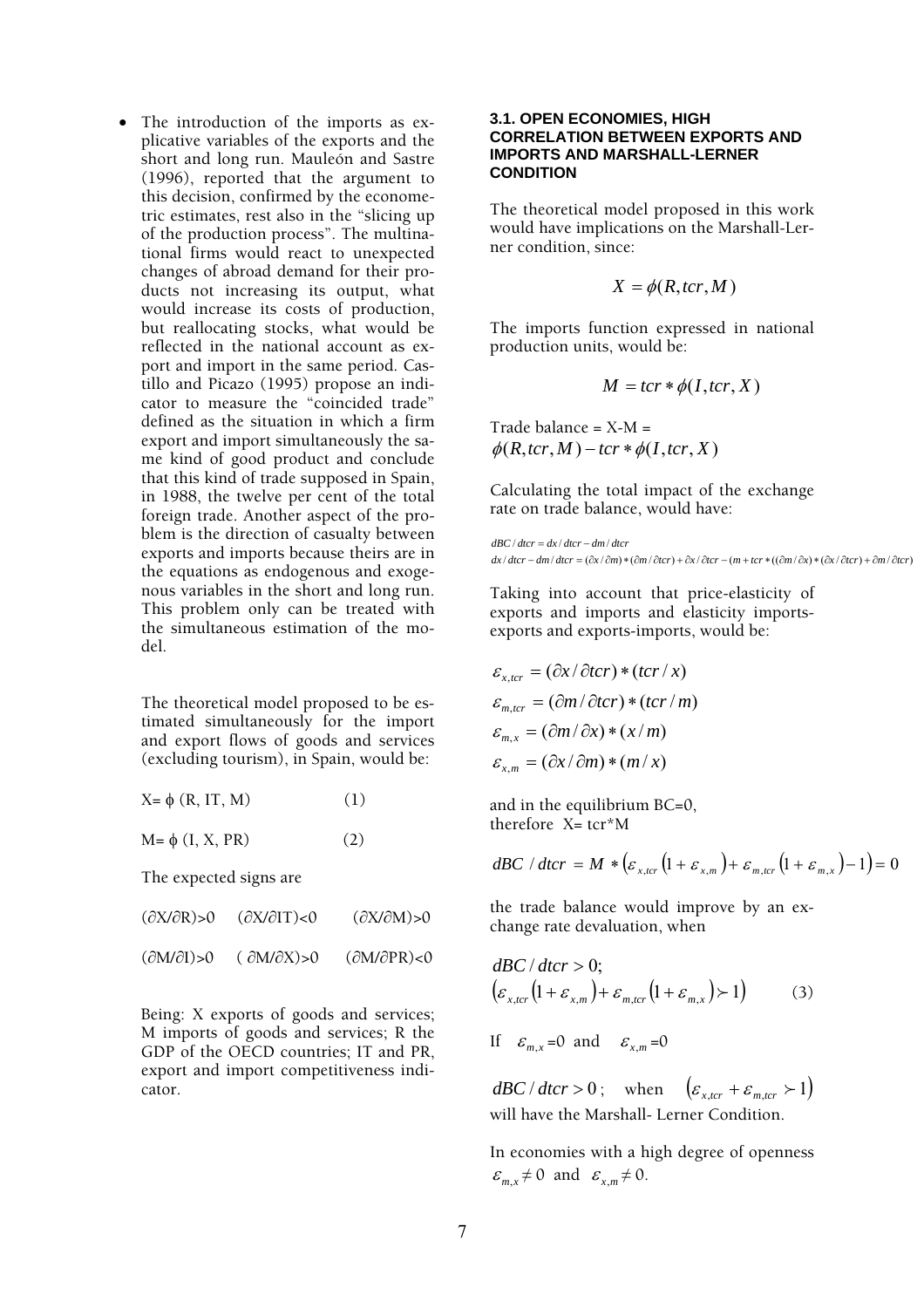In the long run, the impact of the exchange rate on trade balance, would depend not only of the elasticity's-prices of exports and imports but also of the cross elasticity's between imports and exports.

## 4. The econometric model

The LSE methodology was used with the issues of model specification and validation in a time series context (Hendry 1994). The description of the variables used in this section is presented in the Appendix.

The two equation model is estimated, according to the theoretical approach, simultaneously by Three Stage Least Squares in the context of multiple nonlinear equations to the functions of imports and exports of goods and services (excluding tourism). The results as follows:

### **EQ 1 Equation for exports of goods and services (excluding tourism)**

```
(1-L)lx=0.5975(1-L)lm+0.8938(1-L)lr-0.348(1-Llt)-1.849(1-L)ldi-0.0952d86-0.09d75- 
 (4.75) (2.45) (-3.75) (-5.29) (3.63) (3.58) 
-0.1997[lx(-1)-1.272lr(-1) +1.7994lt(-1)-0.6397lm(-1)] 
(-7.07) (5.34) (5.06) (-8.43) 
R^2 =0.80; D-W=2.04
σ = 0.023
```
### **EQ 2 Equation for imports of goods and services (excluding tourism)**

(1-L) lm = 0.8205(1-L)lir + 0.5088(1-L)lcp+ 0.3029(1-L)lx- 0.667.d76-78-  $(6.98)$   $(1.76)$   $(3.61)$   $(-3.10)$  $-0.509$ [lm(-1)–0.5141lx(-1)–0.8465lir(-1)+0.3503lpr(-1)] (-6.67) (-19.52) (-19.54) (18.52)

 $R^2$  =0.92; D-W=1.89  $σ = 0.020$ 

Where the estimated t-ratio is given in parentheses, σ is the residual standard error and D-W is the Durbin-Watson statistic. All variable are measured in logarithms and expressed in real terms, with the following meanings:

L = First order difference operator

x = exports of goods and services (excluding tourism)

m = imports of goods and services (excluding tourism)

r = GDP of the OCDE countries.

It = Indicator of competitiveness of exports. (Increasing mean a loss of competitiveness) Di = Domestic demand.  $d75$  = Dummy with value 1 in 1975 and 0 in the rest of the period.  $d86$  = Dummy with value 1 in 1986 and 0 in the rest of the period. Ir = National Investment. Cp = National Consumption. Pr = Indicator of competitiveness of imports. (Increasing mean a loss of competitiveness)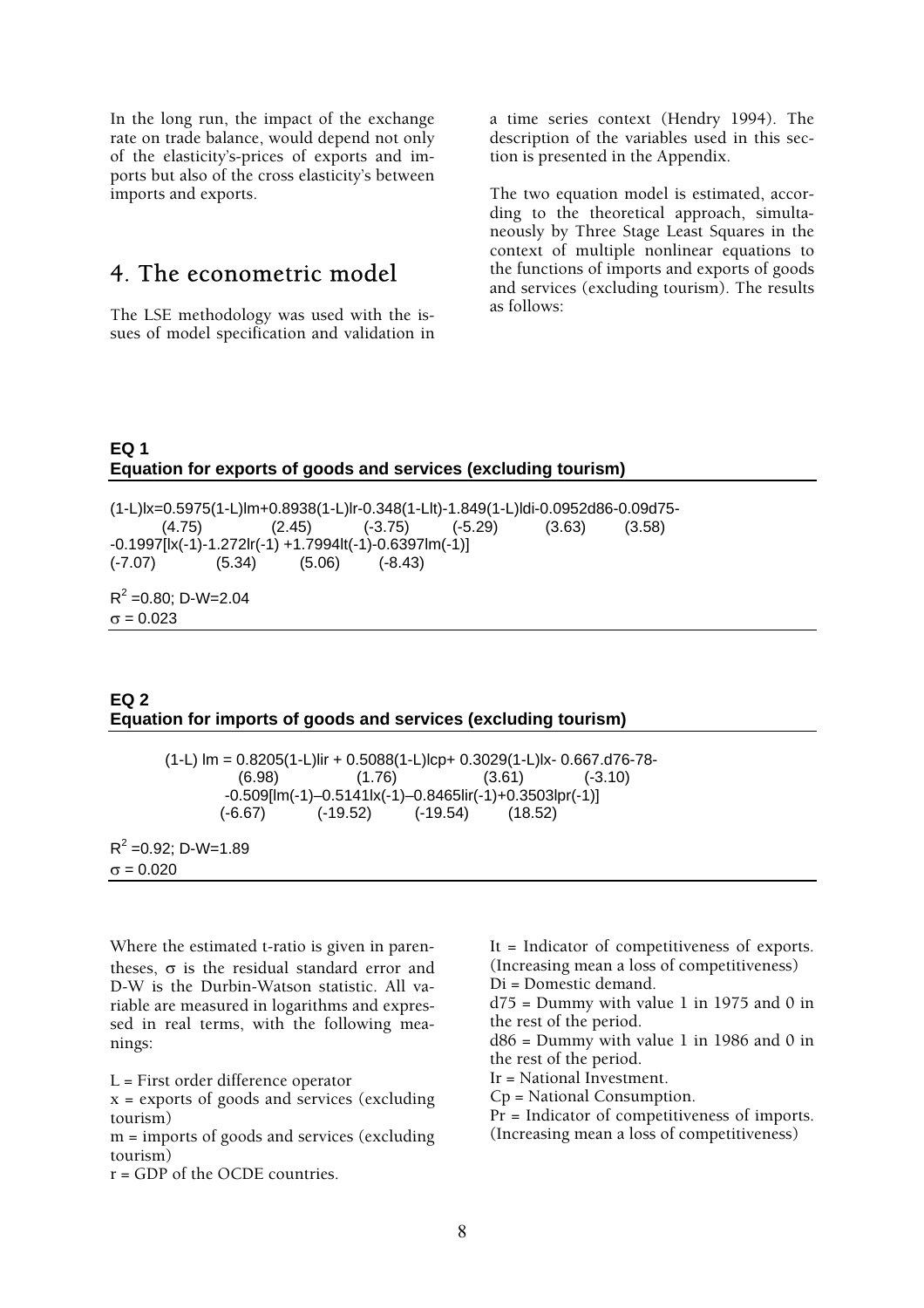The model estimated has the following features:

- The parameters have the expected sign, as discussed previously in the theoretical approach.
- This is a simultaneous model since the exports and imports are, respectively, endogenous and explicative variables in the two equations.
- The exports show a high elasticity to the competitiveness indicator in the long run (-1.79), that is considerably reduced in the short run (-0.35).
- The domestic demand has a significant negative impact on the exports, in the short run, (-1.85).
- The imports show a high positive elasticity to the investment in the long and in the short run (0.85 and 0.82).
- The imports are not sensitive to the competitiveness indicator, in the short run, but are significant sensitive in the long run (0.35).

The dummies variables introduced in the model correspond, basically, with the change of the political system in Spain, (1975-1977), and the incorporation of the Spain to the ECC in 1986. The elimination of the dummies variables would not affect to the estimators or the strength of the model.

The check of the model (Table 1) shows the absence of autocorrelation (Lagrange test) in the residuals of the equations of exports and imports. There is no evidence of autocorrelation in the square residual (Engle test). The autocorrelation function of the residuals showed stationary process and the Box-Pierce test does not detect evidence of autocorrelation in the first eight lags. The cross residual autocorrelation function of the two equations also shows absence of autocorrelations. Therefore it is possible to conclude that there is no evidence against the validity of the estimations and this can be interpreted economically.

The first step in the implementation of the cointegration approach to modelling requires testing the existence of trends in variance in all variables considered. Standard ADF tests accept the existence of a unit root in all variables under study. The second step would be to test for cointegration of the relevant variables in both exports and imports equations. The ADF test applied to the residuals of the cointegrating vector accepted the null of no cointegration for imports and rejected it for exports. The power of all this tests is somewhat disputed (see for example Crochane, 1991). This is why, finally, the long run estimates of both equations and the cointegrations tests have been derived from the standard Three Stage Least Squares estimates of the error correction mechanism specification. This is an advisable procedure according, for example, to the simulations reported in Brett (1993) or Benarjee et all. (1993). Therefore it is possible to maintain the existence of a long run relationship between the variables considered.

The simultaneity of the model is strong since the endogenous variables appear as explicative variables in the short and in the long run (not recursive model).

In Fig. 4, 5 and 6 are shown the original (DLX1, DLM1, BC) and simulated (DLX1S, DLM1S, BCS) series of the two equations and the trade balance as final result of the estimated model. The fit is clearly good and provides a further check on the model specification to the period 1968-2002.

Applying Johanssen methodology to the relationship f (lm, lr, lx,lpr) and supposing that the vector has a VAR(2) structure, the cointegration vector obtained was:

Lm1 = 0.96 Lir-0.1525 Lpr + 0.5429 Lx1

Osterwald-Lenum 95 %

| Test $\lambda$ -max 22.8 | 20.9 |  |
|--------------------------|------|--|
| Test trace 30.5          | 29.7 |  |

The CUSUM and CUSUM of squares tests have been obtained for testing the stability of the model over time. The series of values are plotted against time (see Fig. 7 and 8). Upper and lower confidence bounds are the lines connecting the points.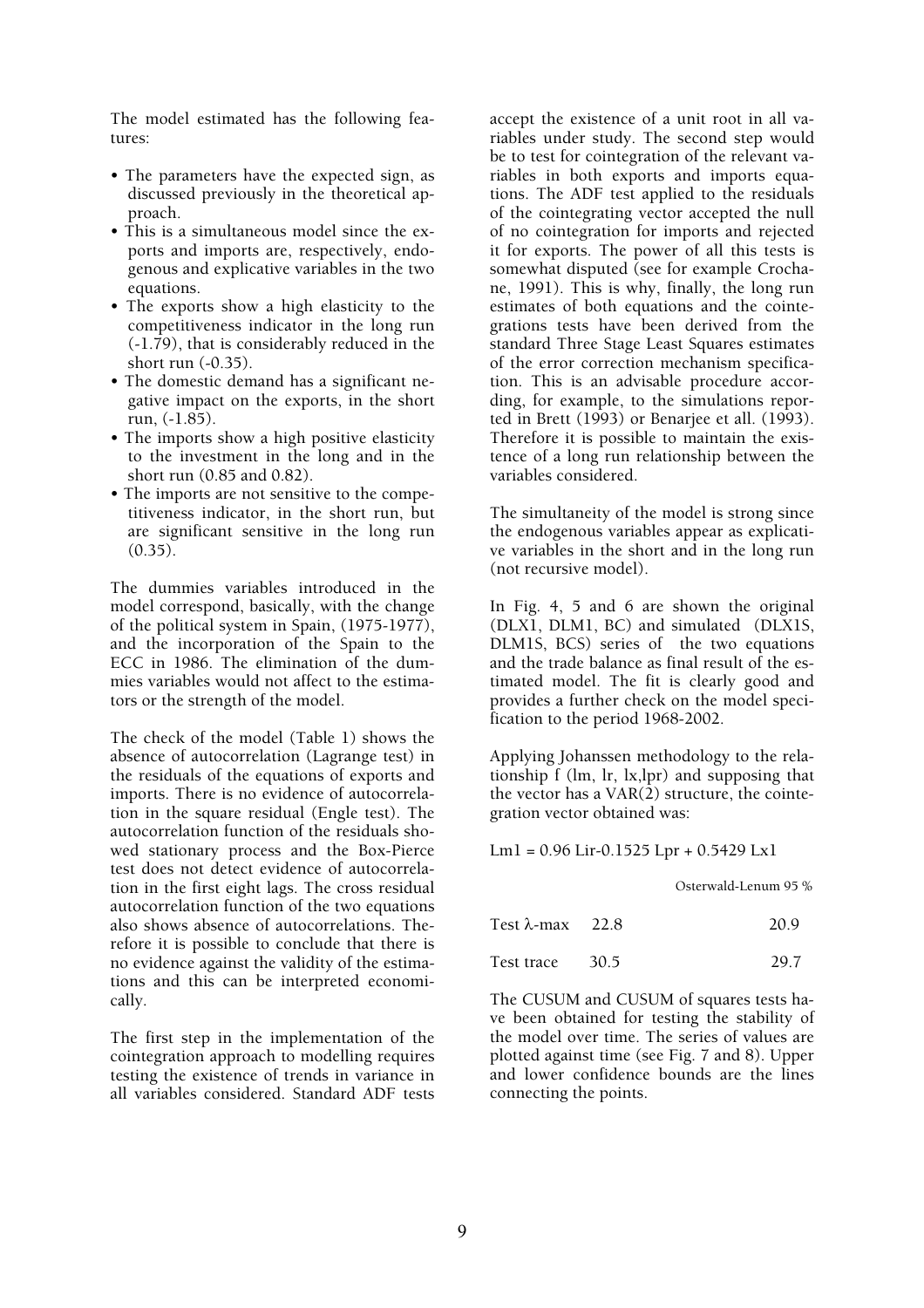| <b>Test</b>                                                      | Equation     | Equation<br>2 | <b>Critic Value</b><br>5% |
|------------------------------------------------------------------|--------------|---------------|---------------------------|
| <b>Box-Pierce</b>                                                |              |               |                           |
| Q(4)<br>Q(8)                                                     | 0.53<br>1.02 | 0.73<br>1.67  | 7.81<br>14.07             |
| Autocorrelation<br>(Lagrange test)<br>LM(1)                      | 0.452        | 0.779         | 3.84                      |
| Heterocedasticity<br>(Engle test)                                | 0.4          | 2.5           | 3.84                      |
| Residual normality<br>Bera - Jarque Test                         | 1.6          | 4.3           | 5.99                      |
| T-Ratio<br>error correction coefficient<br>Benarje et al. (1993) | $-7.07$      | $-6.67$       | $-3.91$ and $-3.03$       |

### **Table 1 Validation contrasts**

### **Fig. 4 Export equation. Original and simulated series (Logarithms variation rates) 1**

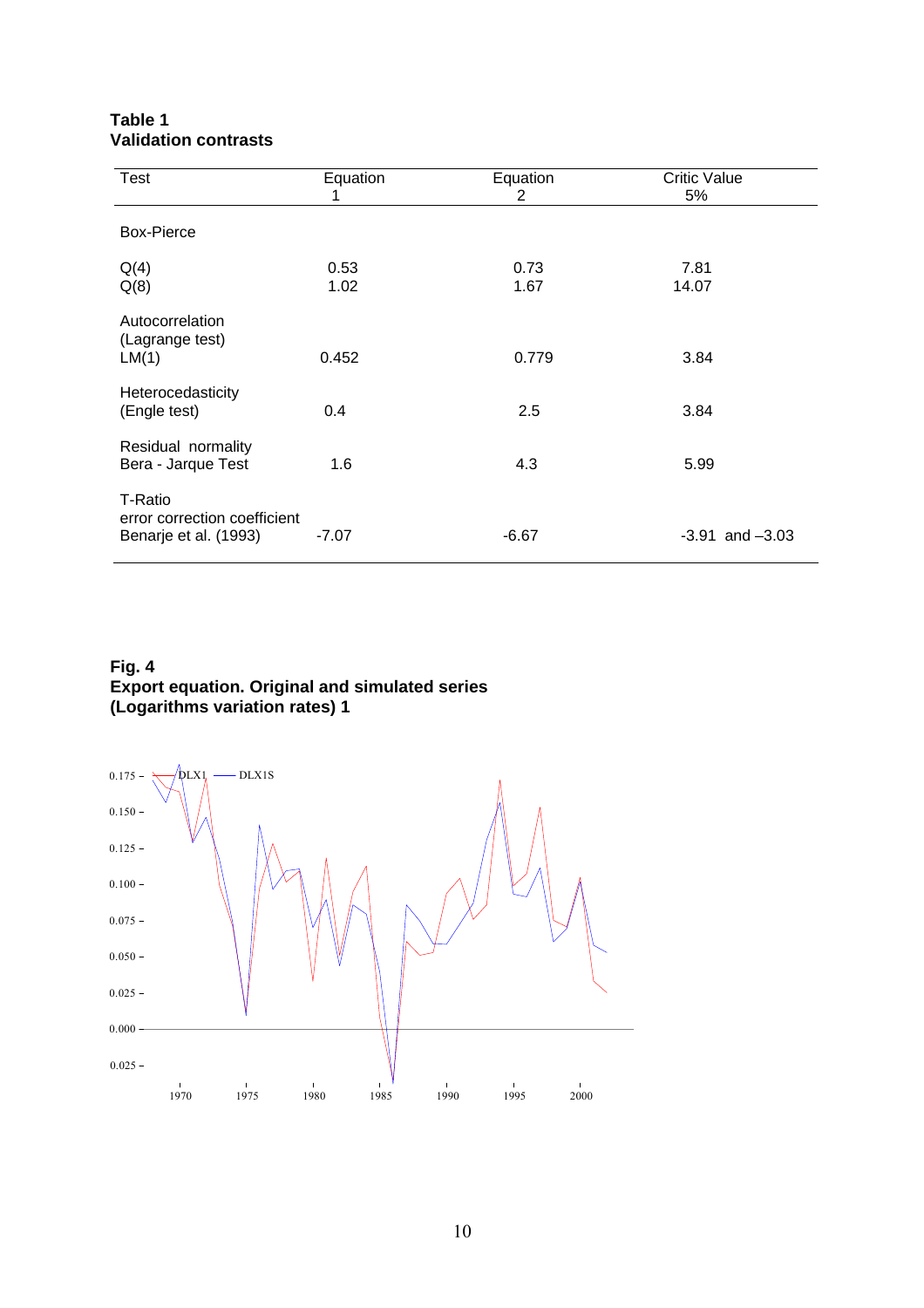**Fig. 5 Import equation. Original and simulated series (Logarithms variation rates) 2** 



**Fig. 6 Trade balance in Spain (original and simulated series in levels)** 

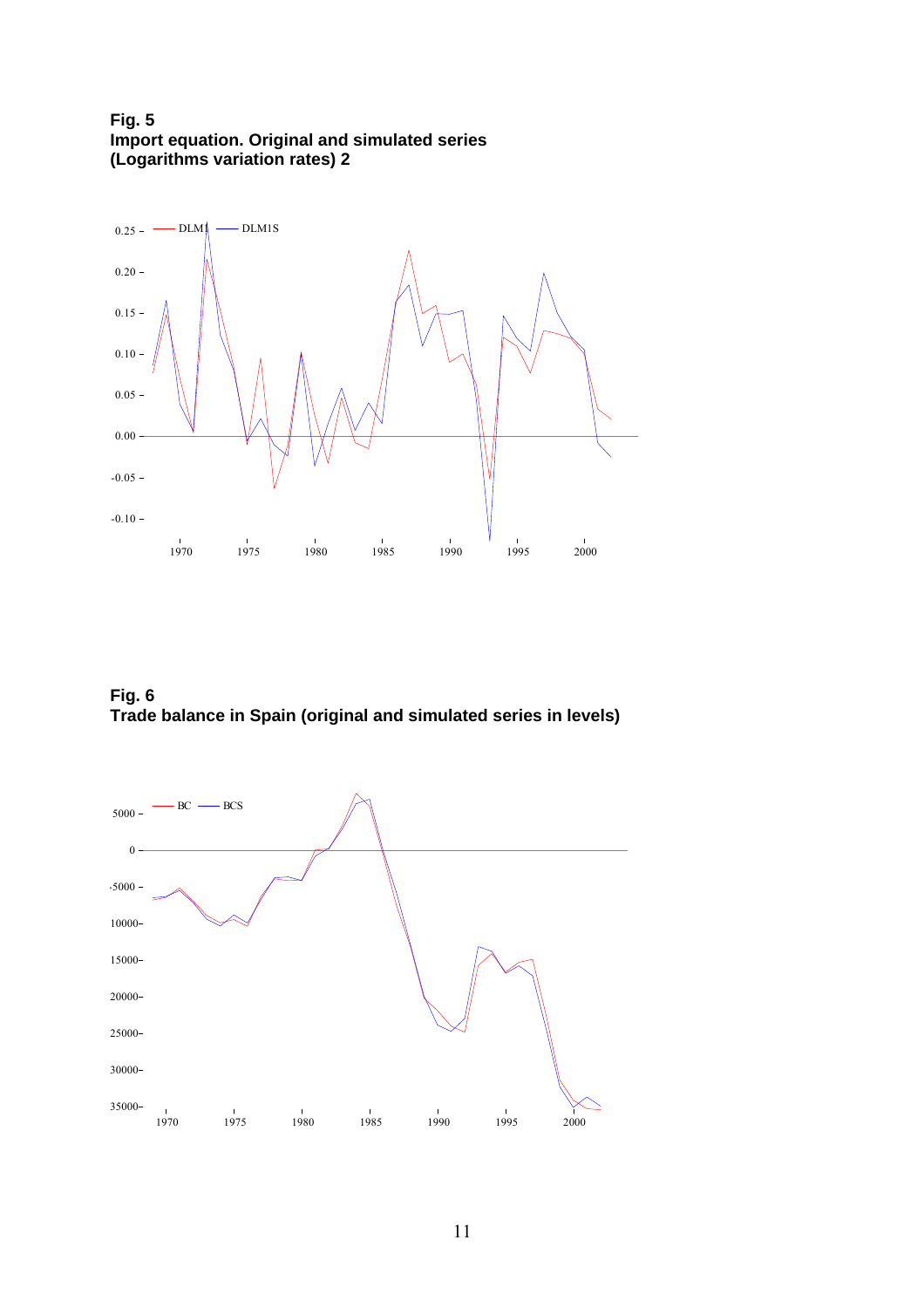



**Fig. 8** 

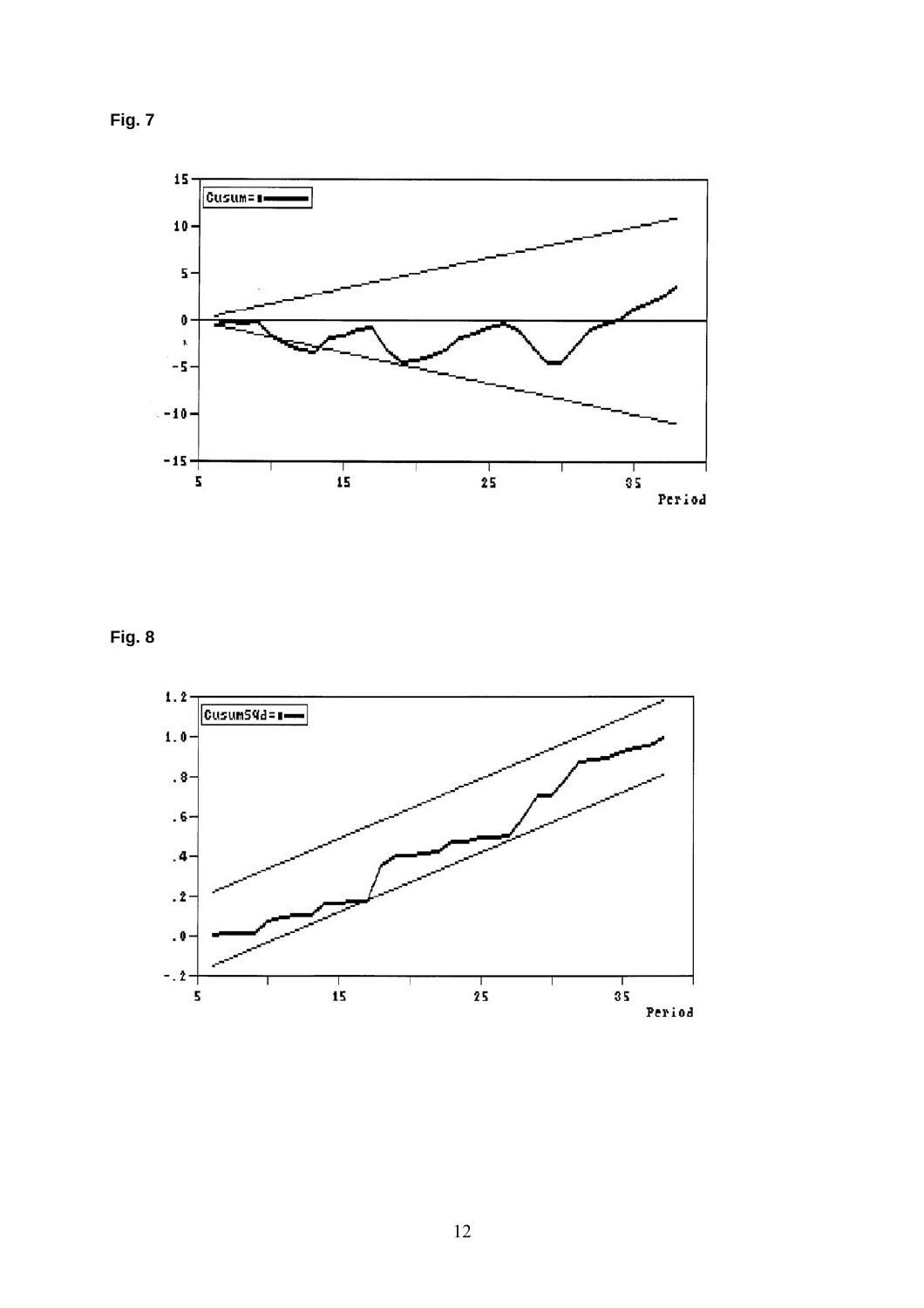## 5. Post sample period forecast and contribution of each explanatory variable to the endogenous variables evolution

To show the contrast of the stability of the simulated model in the period 1998-2002, the dynamics forecasts have been derived for this period with the model estimated to the period 1968-2002, with the following results:

|                   | Equation 1 | Equation 2        |      |
|-------------------|------------|-------------------|------|
| Observed Forecast |            | Observed Forecast |      |
|                   |            |                   |      |
| 7.5               | 5.0        | 12.5              | 10.8 |
| 7.0               | 6.0        | 11.9              | 10.6 |
| 10.5              | 8.5        | 10.0              | 9.0  |
| 3.4               | 5.5        | 3.4               | 5.5  |
| 3.0               | 5.2        | 3.3               | 5.2  |
|                   |            |                   |      |

A test of extra sample forecast, which is, asymptotically equivalent to a stability test, is calculated from the dynamics forecasts. If  $e'$ .  $e<sub>r</sub>$  is the sum of the square residuals of forecast in the period, it is possible to see that

$$
(e_f e_f)/\sigma^2 \cong \chi^2(5)
$$

|                                    |      | Equation Equation Critical value |
|------------------------------------|------|----------------------------------|
|                                    |      | .5%                              |
| Extra sample 3.93<br>Forecast test | 4.33 | 11.07                            |

The null hypothesis about the existence of parameter structural change in the model can be accepted.

If we use the obtained forecasts with the simultaneous model to compare the forecast and real trade balance, in the period 1998- 2002, would have the following results:

| Years | Real Trade<br><b>Balance</b> | <b>Forecast Trade</b><br><b>Balance</b> |  |
|-------|------------------------------|-----------------------------------------|--|
| 1998  | -22567                       | $-23231$                                |  |
| 1999  | $-31385$                     | $-30767$                                |  |
| 2000  | $-34121$                     | $-34999$                                |  |
| 2001  | $-35285$                     | $-36075$                                |  |
| 2002  | $-35433$                     | $-35931$                                |  |

A descriptive, but otherwise powerful check of the model is provided by its ability to track the growth rate of the variables that the model intends to explain, over a long period. In this case, the years spanning from 1998 to 2002 have been selected. The results are presented in tables 2 and 3.

### **Table 2 Growth rate of exports of goods and services (exclude tourism)**

| Contribution GDP of OECD        | 17.3    |
|---------------------------------|---------|
| Contribution of Domestic Demand | $-16.8$ |
| Contribution of Imports         | 34.5    |
| Contribution of competitiveness | $-1.0$  |
| Total explained                 | 34.0    |
| Total observed                  | 34.6    |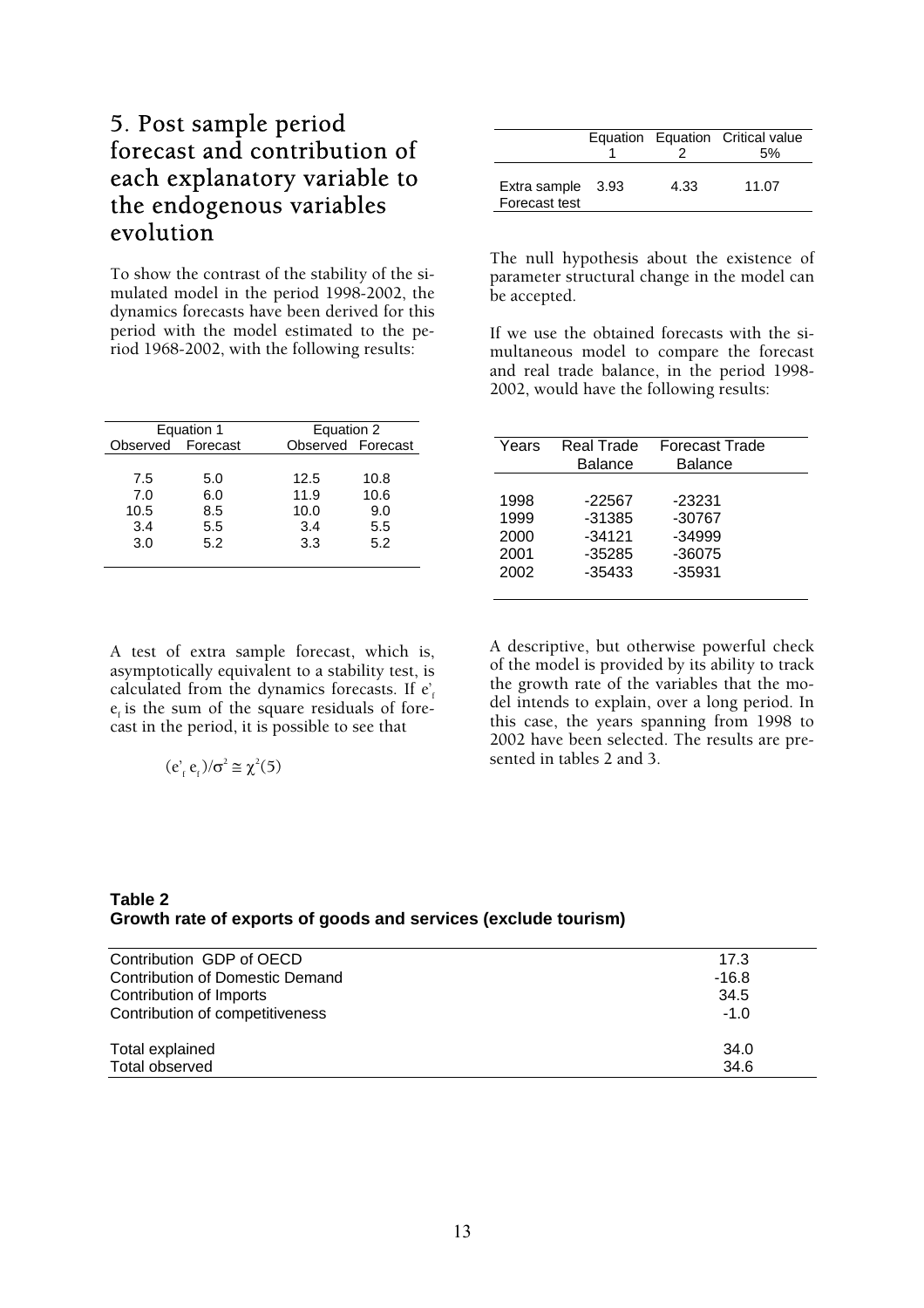| Contribution of Investment      | 26.8 |
|---------------------------------|------|
| Contribution of Consumption     | 12.9 |
| <b>Contribution of Exports</b>  | 8.2  |
| Contribution of competitiveness | 0.3  |
| Total explained                 | 48.2 |
| Total observed                  | 46.9 |

### **Table 3 Growth rate of imports of goods and services (exclude tourism)**

The trade balance suffered, in Spain, a meaningful deterioration during the period 1998- 2002, due to the higher growth of imports compared to the exports.

Table 2 shows the importance of the favourable behaviour of the GDP in the OECD and the induced impact of the imports had for the positive evolution of the exports of goods and services. This positive impact was compensated, to some extent, by the negative effect that supposes the deterioration of the competitiveness and the growth of the internal demand. Table 3 shows the important growth of the imports in the period analysed; the contribution of the investment, consumption and exports has been important while the competitiveness deterioration had a slight impact.

## 6. Conclusions

An investigation is presented to show the important role that exports of goods and services (excluding tourism) have, in Spain, as determining factor of imports of goods and services (excluding tourism) and vice versa. In this work a two equation simultaneous model is developed to show the interrelations between the two variables and also to consider the rest of the determining factors. Also, the contribution of each explanatory variable to the evolution of the endogenous variables has been considered.

The use of the exports as an explanatory variable of the imports, the interdependence between them and the simultaneous estimation of the two variables introduces a new viewpoint in relation with the traditional analysis, improving meaningfully its explanatory capacity. Theoretical implications of the model on the Marshall-Lerner condition are developed.

In this work is tested the existence of a long run relation between exports, GDP of OECD, imports and an indicator of the competitiveness. Also is tested the existence of a long run relation between the imports, investment, exports and an indicator of the competitiveness.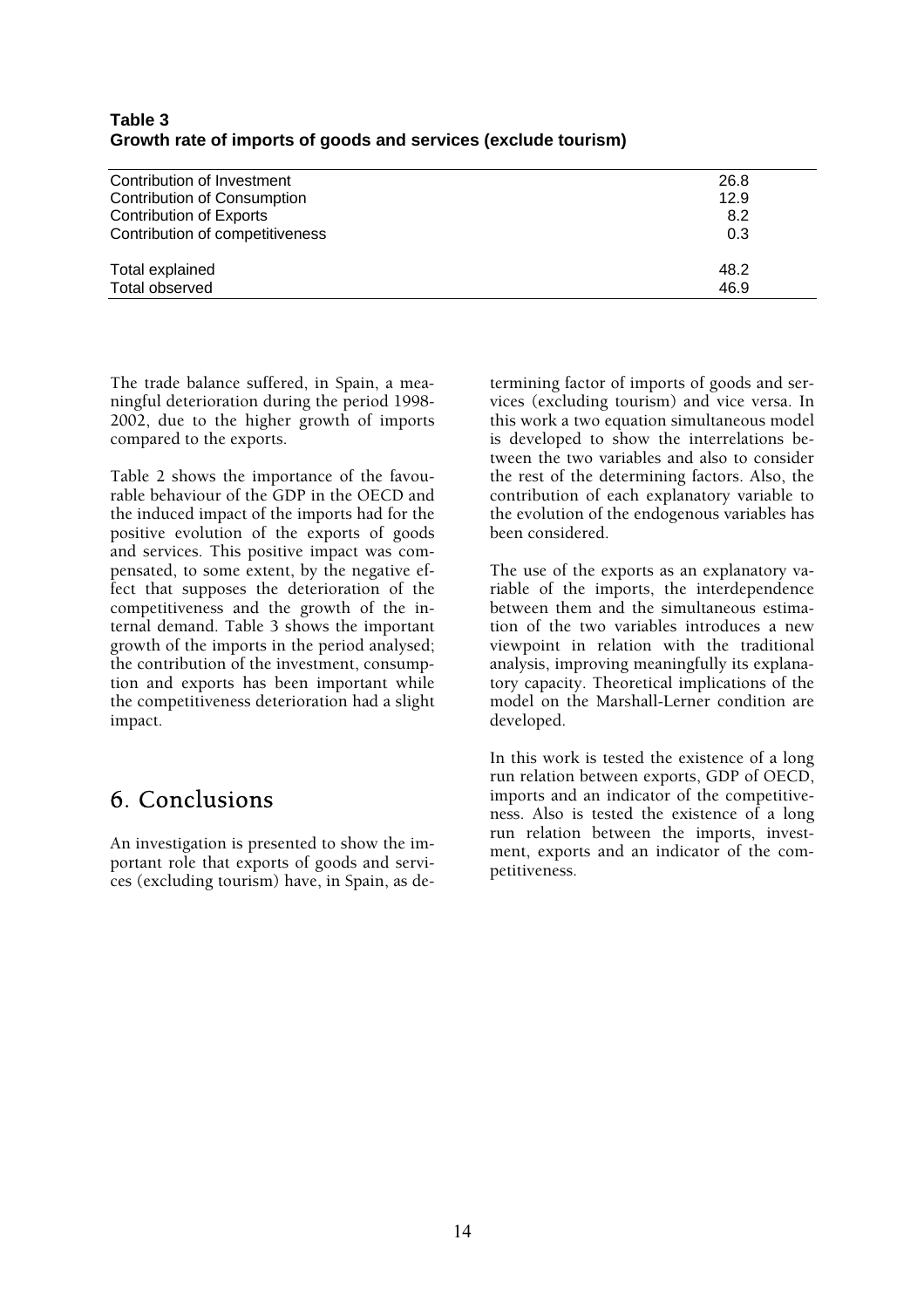### References

Alonso, J. A. (1999), "Growth and the External Constrain: Lessons for the Spanish Case", *Applied Econo*mics, 31.

Benariee, A., J. J. Dolado, J. W. Galbraith, D. F. Hendry (1993), Co-integration, Error correction and the Econometric Analysis of Non-Stationary Data, Oxford University Press, Oxford.

Brett, I. (1993), "Estimating long run relationships in economics", *Journal of Econometrics*, 57.

Buisan, A., E. Gordo (1994), "Funciones de importaciones y exportaciones de la economía española", Investigaciones Económicas, 18 (1), p. 165-92.

Castillo J., A. Picazo (1995), "El comercio coincidente en la empresa manufacturera española", ICE, 746, p. 79- 88.

Crochane, J. (1991), "Comments to Campbell, J. and Perron, P.: What macroeconomist should know about units roots, in NBER", the MIT Press, Cambridge.

Dickey, D. A., W. A. Fuller (1981), "Likelihood ratio statistics for autoregressive time series with a unit root", Econometrica, 49, p. 105-72.

Escribano, A. (1996), "Funciones de exportación e importación en España: elasticidades a corto y largo plazo", ICE, 750, p. 93-111.

Engle, R. F., C. W. Granger (1987), "Cointegration and error correction: representation, estimation and testing", Econometrica, 55, P. 251-276.

Fernández, I., M. Sebastián (1991), "El sector exterior y la incorporación de España a la CEE: un análisis a partir de las funciones de exportación e importación", en A. Bosch (ed.), La economía española: Una perspectiva macroeconómica, Barcelona, p. 209-303.

Giovanetti, G. (1989), "Aggregated imports and expenditure components in Italy: an econometric analysis", Applied Economics, 21, p. 957-971.

Hendry, D. F., J. A. Doornik (1994), "Modelling linear dynamic econometric system", Scottish Journal of Political Economy, 41, p. 1-33.

Johansen, S., K. Juselius (1994), "Identification of the long-run and the short-run structure: an application to the ISLM model", Journal of Econometrics, 63, p. 7-36.

Krugman, P. (1995), "Growing world trade: causes and consequences", Brookings Papers on Economic Activity, 1,  $25<sup>th</sup>$  anniversary issue, p. 327-62.

Mauleón, l., L. Sastre (1994), "El saldo comercial en 1993: Un análisis econométrico", ICE, 735, p. 167-172.

Mauleón, l., L. Sastre (1996), "An empirical model for the Spanish Foreign Trade", *Economic and Financial* Modelling, 3 (3), p. 101-144.

Pack, H., K. Saggi (1997), "Inflows of Foreign Technology and Endogenous Technological Development", Review of Development Economics, 1, p. 81-89.

Portugal, M.S. (1993), "Equilibrium Models of Trade Equations: A Critical Review", Análise Economica, 11, p. 69-91.

Obstfeld, M., K. Rogoff (1995), "The intertemporal approach to the current account", NBER, working paper, 4893.

Sánchez Carrión, R. (2004), Tesis Doctoral, Universidad Juan Carlos I.

Thirwall, A., H. Gibson (1991), *Balance of payments theory and the United Kingdom experience*, Macmillan, London.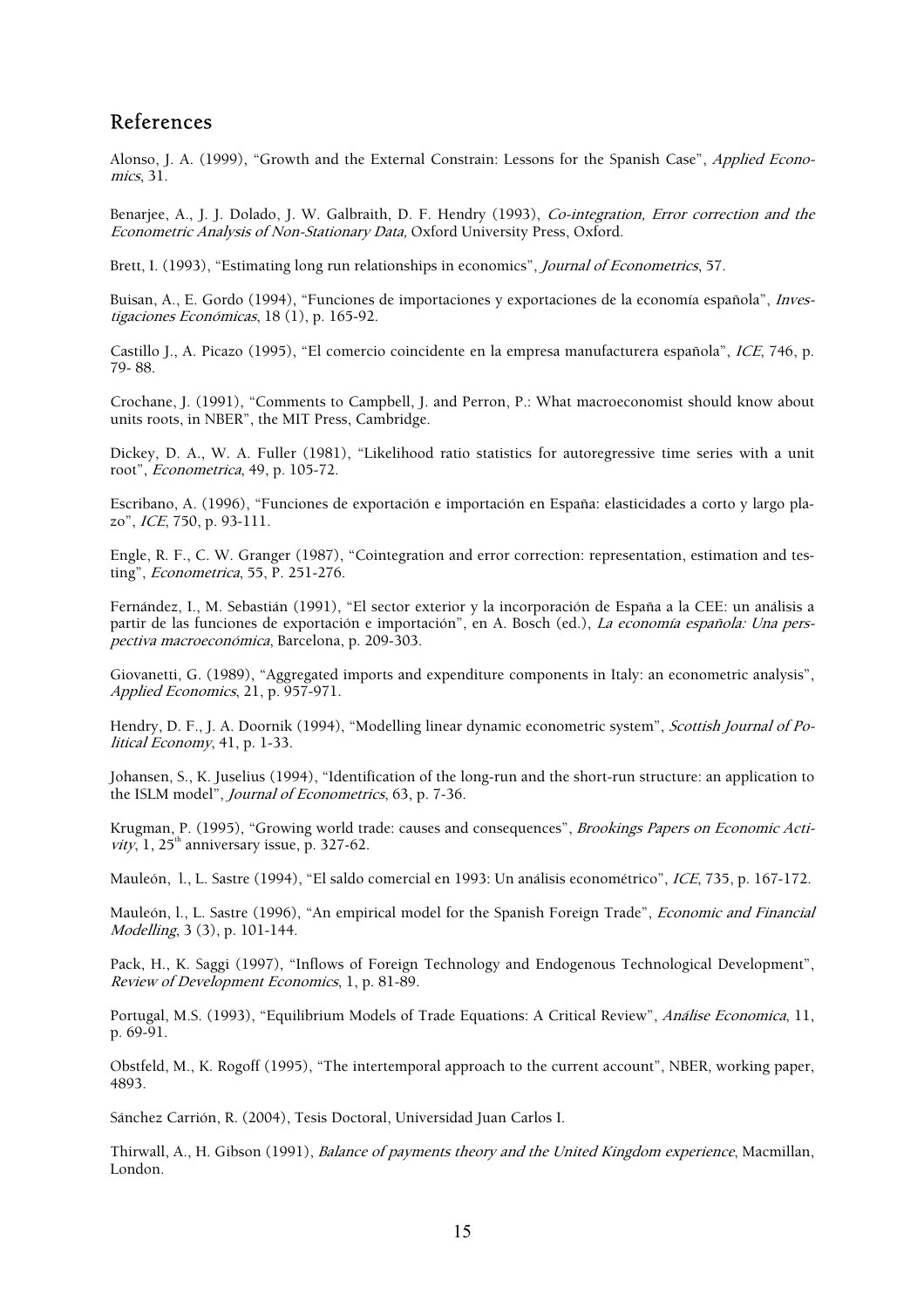## APPENDIX Statistic sources and elaboration of variables

In this section is shown a descriptive analysis of the series, determining the existence of unit root for the variables in level terms by the graphic analysis.

### **1. EXPORTS OF GOODS AND SERVICES (EXCLUDING TOURISM)**

The exports series is obtained from two sources:

Until 1980 are dates from National Account in base 1980.Since 1980 are dates from National Account in base 1995. The series, expressed in real terms and excluding the tourism revenues, is shows in logarithms (level and variation rate) in Fig. A1.

### **Fig. A1 Exports of goods and services in real terms**

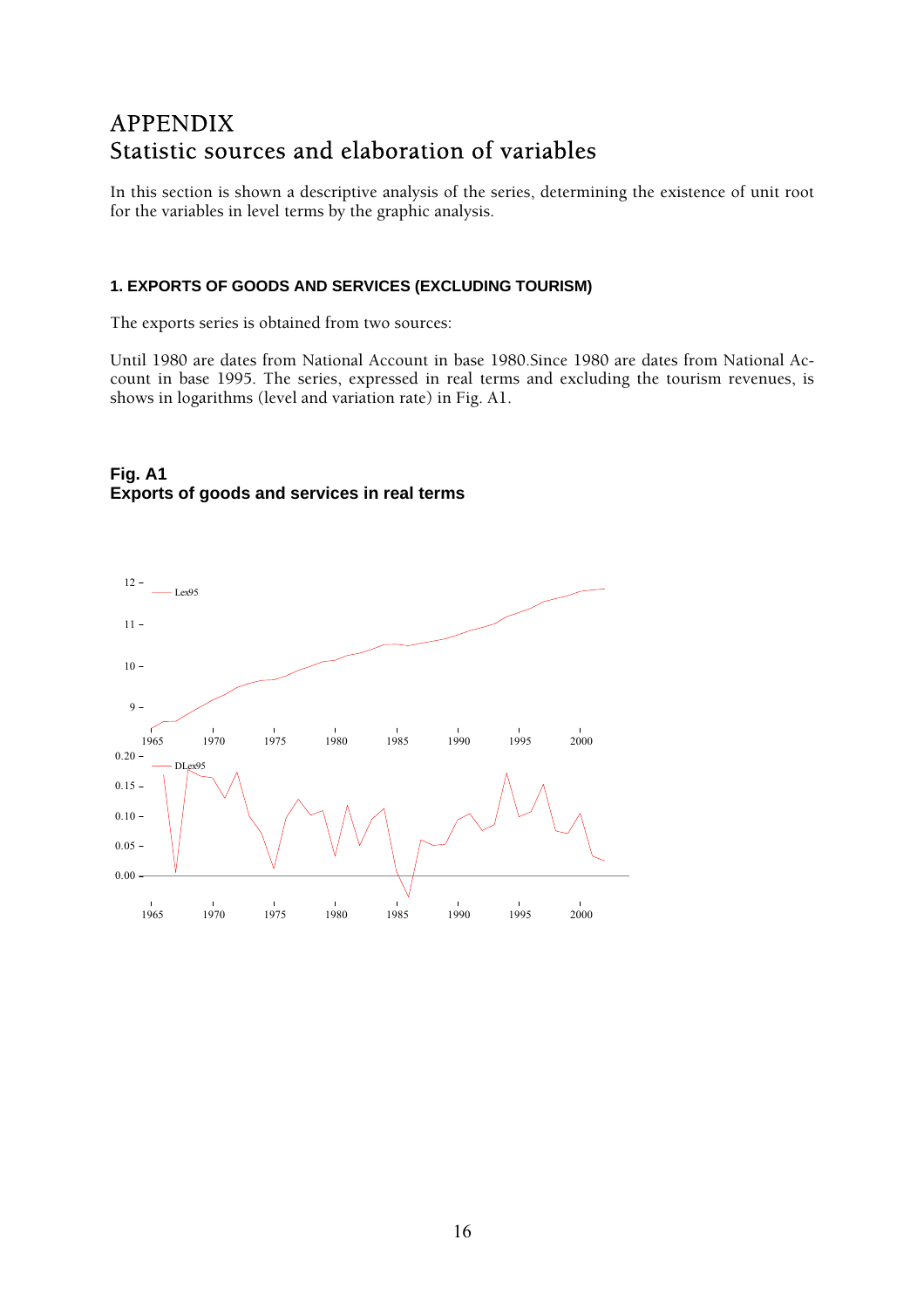### **2. IMPORTS OF GOODS AND SERVICES (EXCLUDING TOURISM)**

The imports series is obtained from two sources:

Until 1980 are dates from National Account in base 1980.Since 1980 are dates from National Account in base 1995. The series, expressed in real terms and excluding the tourism revenues, is shown in logarithms (level and variation rate) in Fig. A2.

### **Fig. A2 Imports of goods and services in real terms**

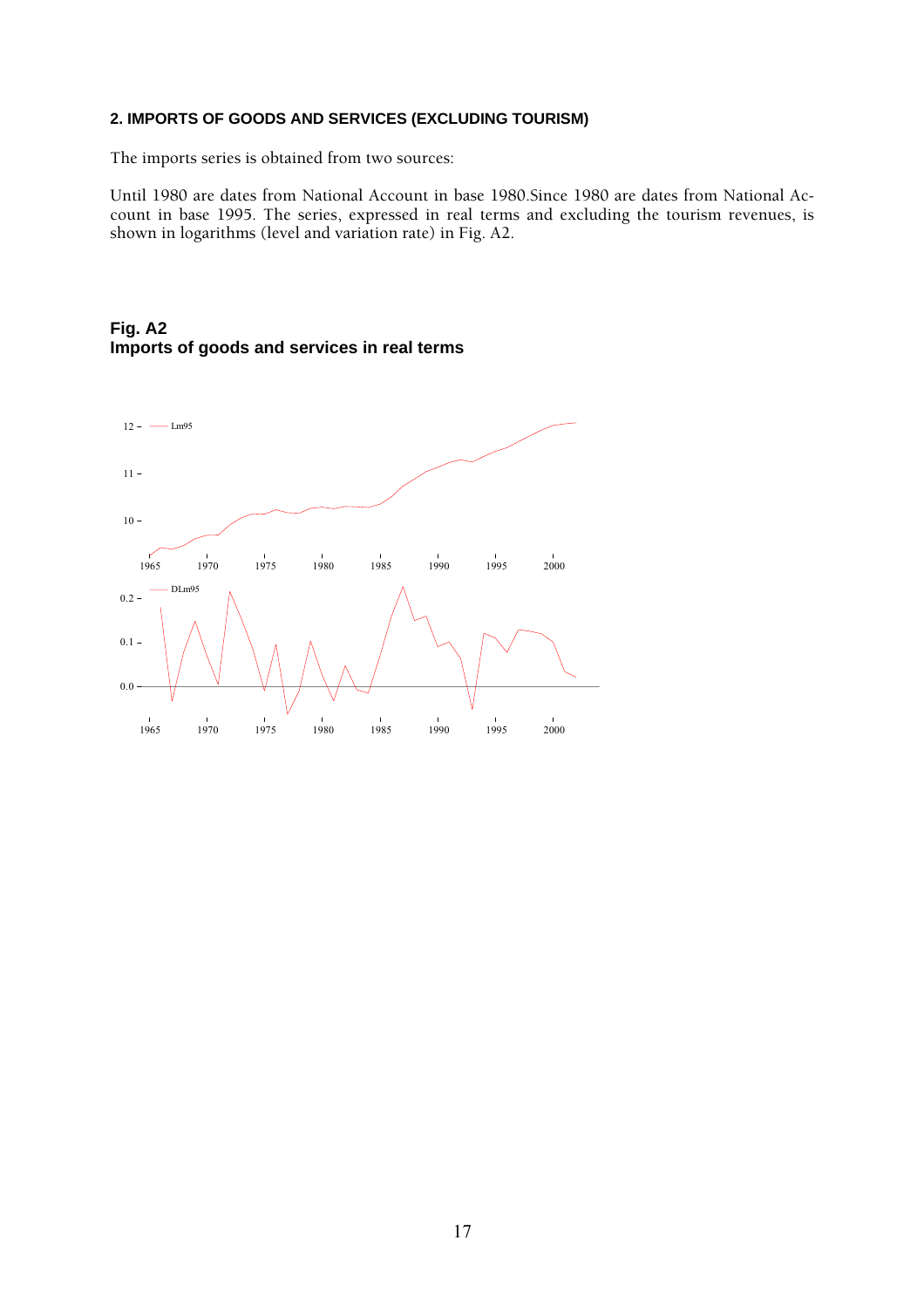### **3. GDP OF THE OCDE COUNTRIES**

The source of information for this series has been the foreign sector area of the Spanish Economy Ministry. The series, expressed in real terms, is shown in logarithms (level and variation rate) in Fig. A3.



### **Fig. A3 GDP of the OCDE countries 1**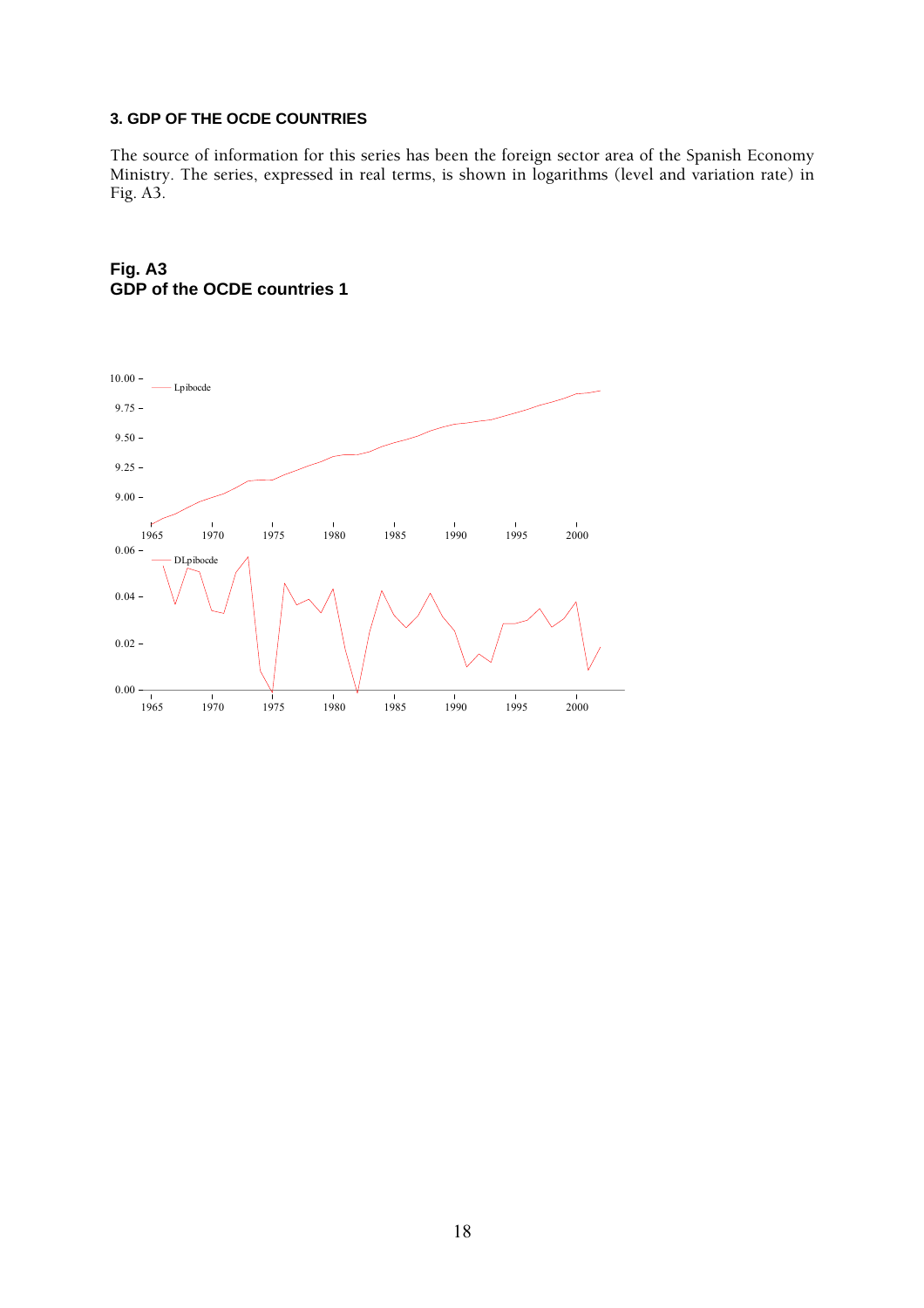#### **4. EXPORTS COMPETITIVENESS**

The series used has been the Spanish exports competitiveness against the industrialized countries, issue by the Spanish Central Bank. The competitiveness exports conveys a real exchange rate against the industrialized countries, defined in the way that increases would mean a revaluation against the industrialized countries and therefore a loss of competitiveness of the exports. The series is shown in logarithms (level and variation rate) in Fig. A4.



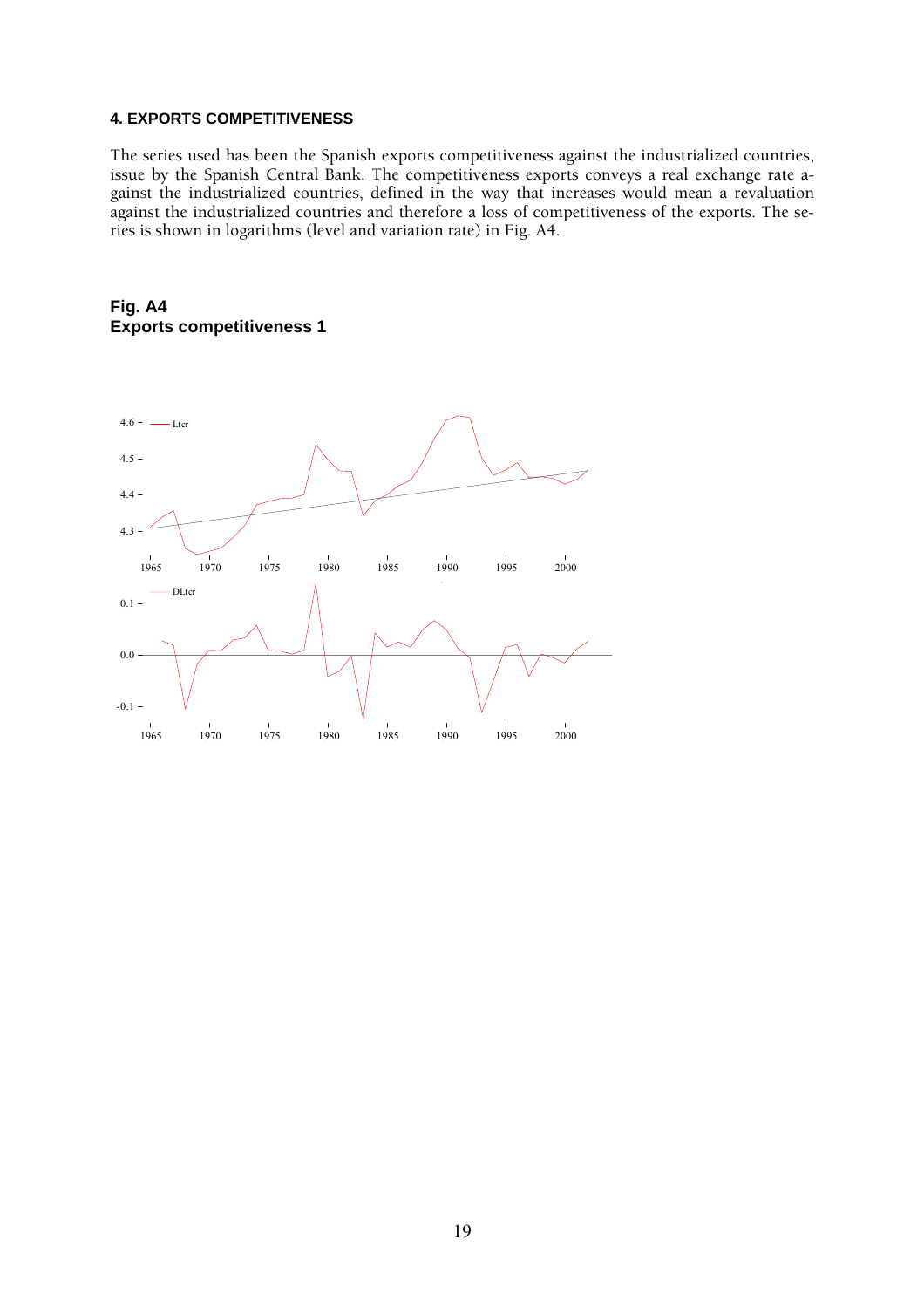### **5. INVESTMENT**

The series are dates from National Account, INE. Is shown in logarithms (level and variation rate) in Fig. A5 .



**Fig. A5**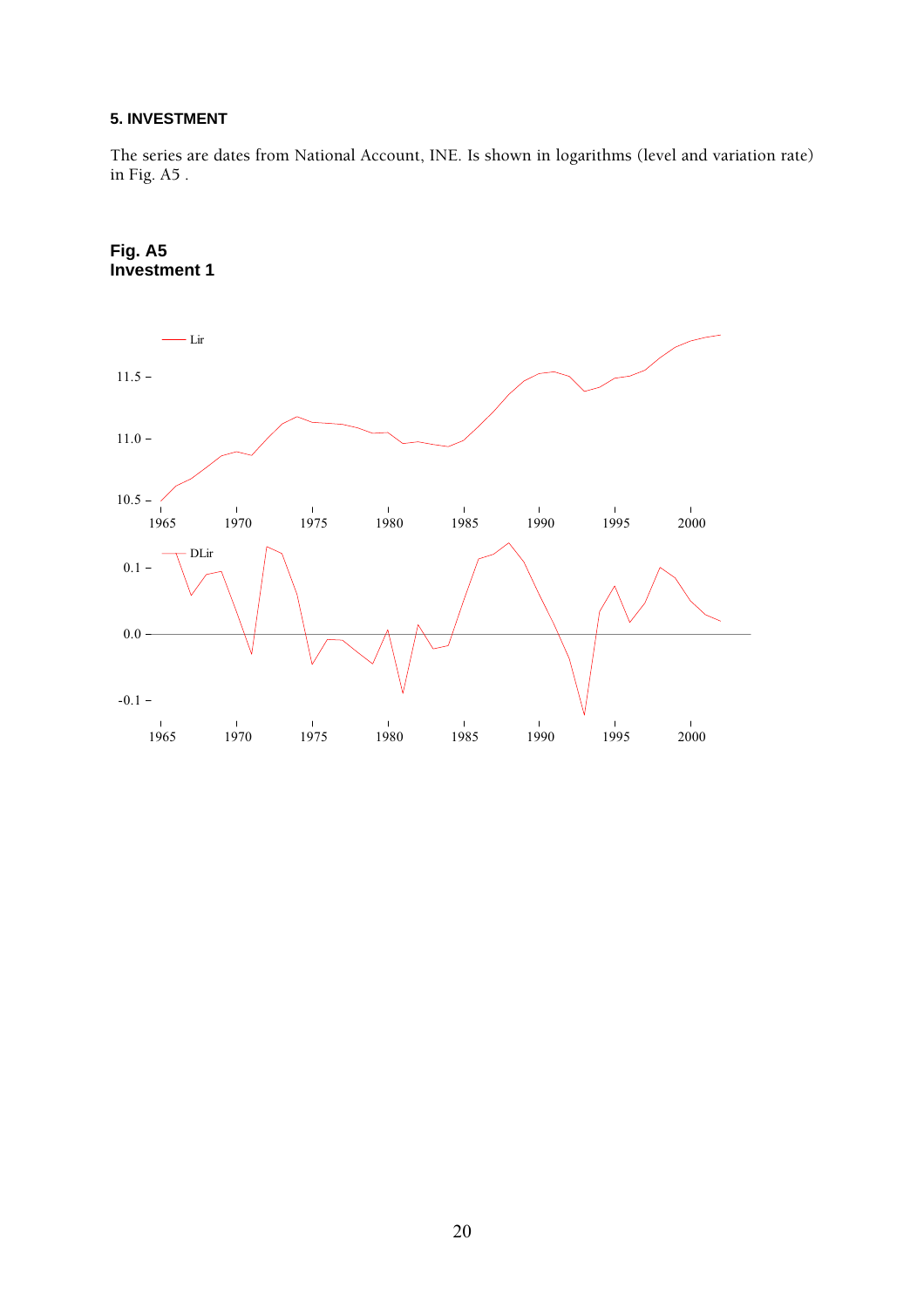#### **6. IMPORT COMPETITIVENESS**

As import competitiveness indicator is used the relation between the imports deflector and the Spanish GDP deflector measured in national currency (both series are dates from National Account, INE. The competitiveness imports is defined in the way that increases would mean a loss of competitiveness of the imports. The series is shown in logarithms (level and variation rate) in Fig. A6.

### **Fig. A6 Import competitiveness indicator 1**